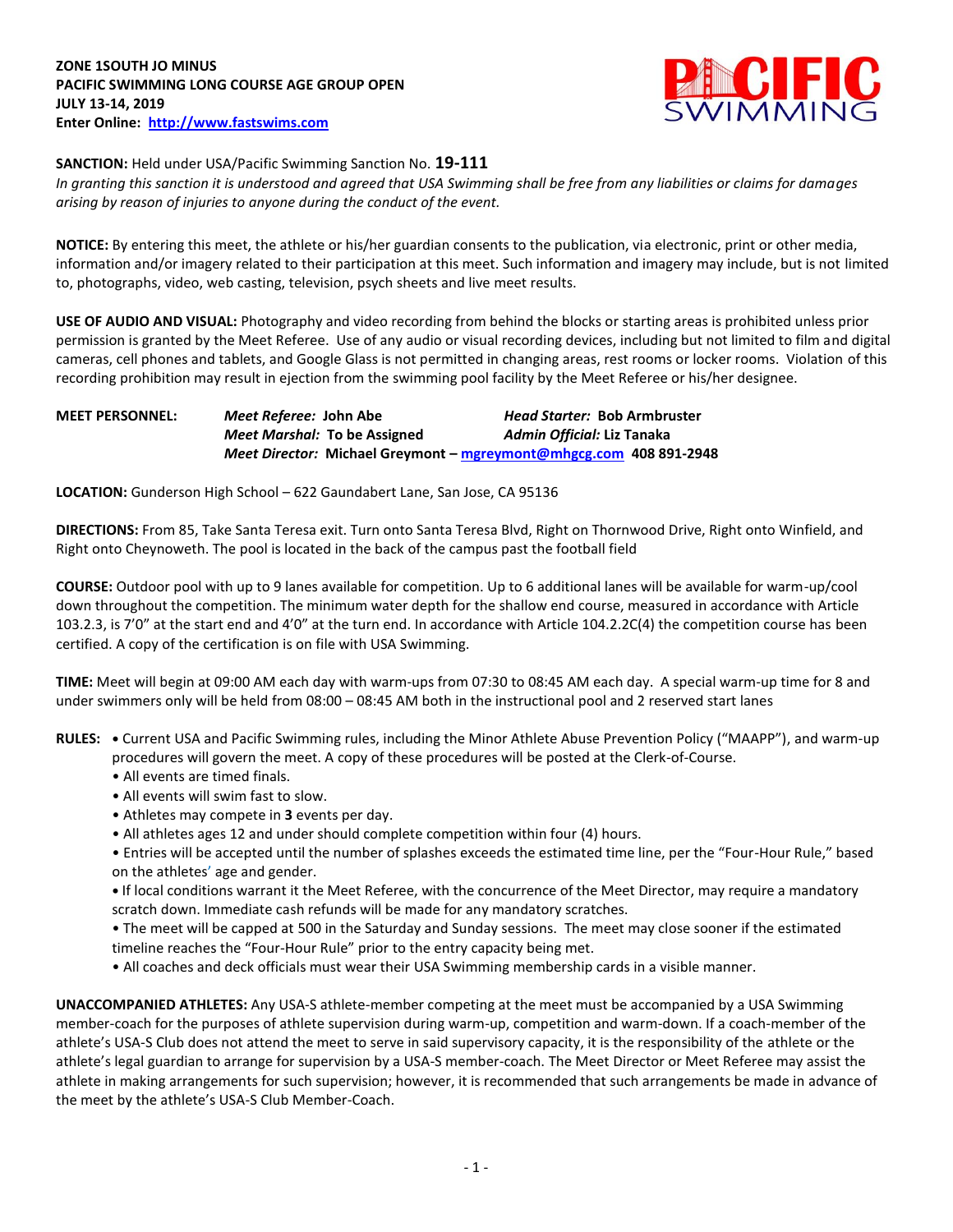**RACING STARTS:** Athletes must be certified by a USA-S member-coach as being proficient in performing a racing start or must start the race in the water. It is the responsibility of the athlete or the athlete's legal guardian to ensure compliance with this requirement.

**RESTRICTIONS:** • Smoking and the use of other tobacco products is prohibited on the pool deck, in the locker rooms, in spectator

seating, on standing areas and in all areas used by athletes, during the meet and during warm-up periods.

- Sale and use of alcoholic beverages is prohibited in all areas of the meet venue.
- No glass containers are allowed in the meet venue.
- No propane heaters are permitted except for snack bar/meet operations. Or any other open flame devices.
- All shelters must be properly secured.
- Deck Changes are prohibited.

• Destructive devices, to include but not limited to, explosive devices and equipment, firearms (open or concealed), blades, knives, mace, stun guns and blunt objects are strictly prohibited in the swimming facility and its surrounding areas. If observed, the Meet Referee or his/her designee may ask that these devices be stored safely away from the public or removed from the facility. Noncompliance may result in the reporting to law enforcement authorities and ejection from the facility. Law enforcement officers (LEO) are exempt per applicable laws.

• Operation of a drone, or any other flying apparatus, is prohibited over the venue (pools, athlete/coach areas, spectator areas and open ceiling locker rooms) any time athletes, coaches, officials and/or spectators are present.

**ELIGIBILITY:** • Athletes must be current members of USA-S and enter their name and registration number on the meet entry card as they are shown on their Registration Card. If this is not done, it may be difficult to match the athlete with the registration and times database. The meet host will check all athlete registrations against the SWIMS database and if not found to be registered, the Meet Director shall accept the registration at the meet (a \$10 surcharge will be added to the regular registration fee). Duplicate registrations will be refunded by mail.

• Entries with "NO TIME" will be ACCEPTED.

• Entry times submitted for this meet may be checked against a computer database and may be changed in accordance with Pacific Swimming Entry Time Verification Procedures.

• Disabled athletes are welcome to attend this meet and should contact the Meet Director or Meet Referee regarding any special accommodations on entry times and seeding per Pacific Swimming policy.

• Athletes 19 years of age and over may compete in the meet for time only, no awards. Such athletes must have met standards for the 17-18 age group.

• The athlete's age will be the age of the athlete on the first day of the meet.

• This is a JO MINUS swim event. The time of the athlete must be slower than a qualifying JO Time per Pacific Swimming Time Standards in each event entered.

• All 50-meter events will start from the deep end of the pool.

**ENTRY FEES**: \$4.00 per event plus an \$10.00 participation fee per athlete. Entries will be rejected if payment is not sent at time of request. Relay entries are \$9.00 per event entry.

**ONLINE ENTRIES:** You may enter this meet online or by U.S. mail. To enter on-line go to [https://app.fastswims.com](https://app.fastswims.com/) to receive an immediate entry confirmation. This method requires payment by credit card. FastSwims charges a processing fee for this service, 6.5% of the total Entry Fees plus \$0.75 per transaction, regardless of number of athletes. Please note that the processing fee is a separate fee from the Entry Fees. If you do not wish to pay the processing fee, enter the meet using a mail entry. Entering online is a convenience, is completely voluntary, and is in no way required or expected of an athlete by Pacific Swimming. Online entries will be accepted through **Friday, July 5 th, 2019**.

**MAILED**: Entries must be on the attached consolidated entry form. Forms must be filled out completely and printed clearly with swimmer's best time. Entries must be postmarked by midnight, Monday, July 1st, 2019. No late entries will be accepted. No refunds will be made, except mandatory scratch downs. Requests for confirmation of receipt of entries should include a selfaddressed envelope.

**Make check payable to**: Zone 1 South **Mail entries to**: Michael Greymont – Zone 1 South 409 Tennant Ave #423 Morgan Hill, CA 95037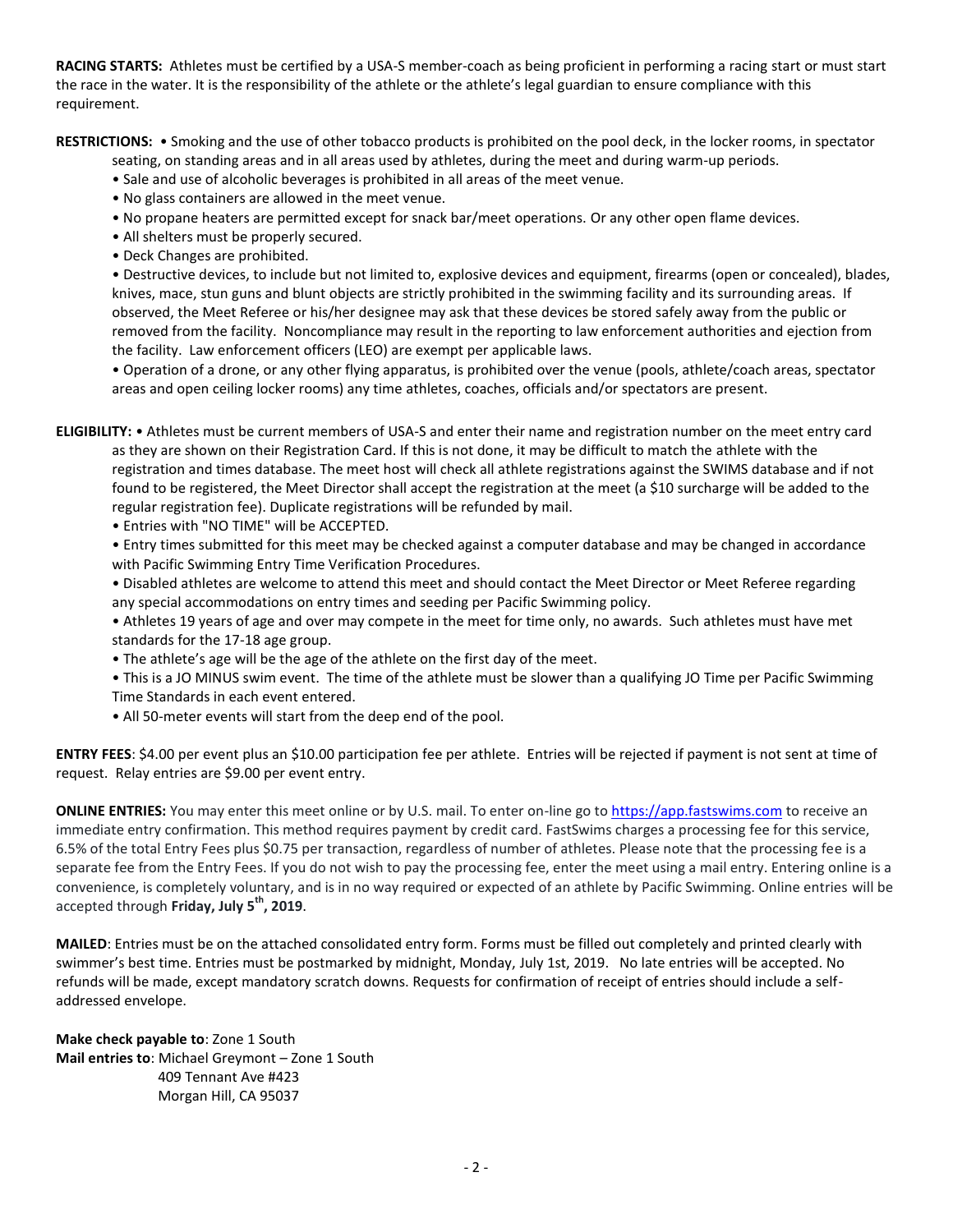**CHECK-IN:** The meet will be deck seeded. Athletes must check-in at the Clerk-of-Course. No event shall be closed more than 30 minutes before the scheduled start of the session. Close of check-in for all individual events shall be no more than 60 minutes before the estimated time of the start of the first heat of the event. Athletes who do not check in will not be seeded and will not be allowed to compete in that event.

**SCRATCHES:** Any athletes not reporting for or competing in an individual timed final event that they have checked in for shall not be penalized.

**AWARDS:** The athlete's awards will be available to a club representative at the end of the competition. "A" medals shall be awarded to the athlete's achieving new "A" times. Individual awards will be awarded in the A, B and C Division. Ribbons for the first through eighth place will be given to the following age groups: 10 & under, 11-12 and 13-14, 15-18 age groups. No awards given for athletes 19 years of age and older. Awards will not be mailed.

## **ADMISSION:** Free.

**SNACK BAR & HOSPITALITY:** A snack bar/food trucks will be available throughout the competition. Working deck officials will be provided lunch. Hospitality will serve refreshments to timers and volunteers

**MISCELLANEOUS:** No overnight parking is allowed. Facilities will not be provided after meet hours.

|              |              | <b>SATURDAY</b>      |              | <b>SUNDAY</b> |               |               |               |  |  |
|--------------|--------------|----------------------|--------------|---------------|---------------|---------------|---------------|--|--|
| $10 - U$     | $11 - 12$    | $13 - 14$<br>15-OVER |              | $10 - U$      | $11 - 12$     | $13 - 14$     | 15-OVER       |  |  |
| 50 BR        | 200 BR       | 400 FR               | 400 FR       | 100 BR        | 200 BK        | 200 BR        | 200 BR        |  |  |
| 100 FL       | 100 FL       | 100 FL               | 100 FL       | <b>100 FR</b> | 100 BR        | <b>100 FR</b> | <b>100 FR</b> |  |  |
| <b>50 FR</b> | <b>50 FR</b> | 200 FR               | 200 FR       | 50 FL         | <b>100 FR</b> | 200 IM        | 200 IM        |  |  |
| 100 BK       | 100 BK       | 100 BK               | 100 BK       | <b>50 BK</b>  | 50 FL         |               |               |  |  |
|              |              | <b>50 FR</b>         | <b>50 FR</b> |               | <b>50 BK</b>  |               |               |  |  |

## **EVENT SUMMARY**

*Time standards found here:* **<http://www.pacswim.org/swim-meet-times/standards>**

*All Events are JO Minus Events*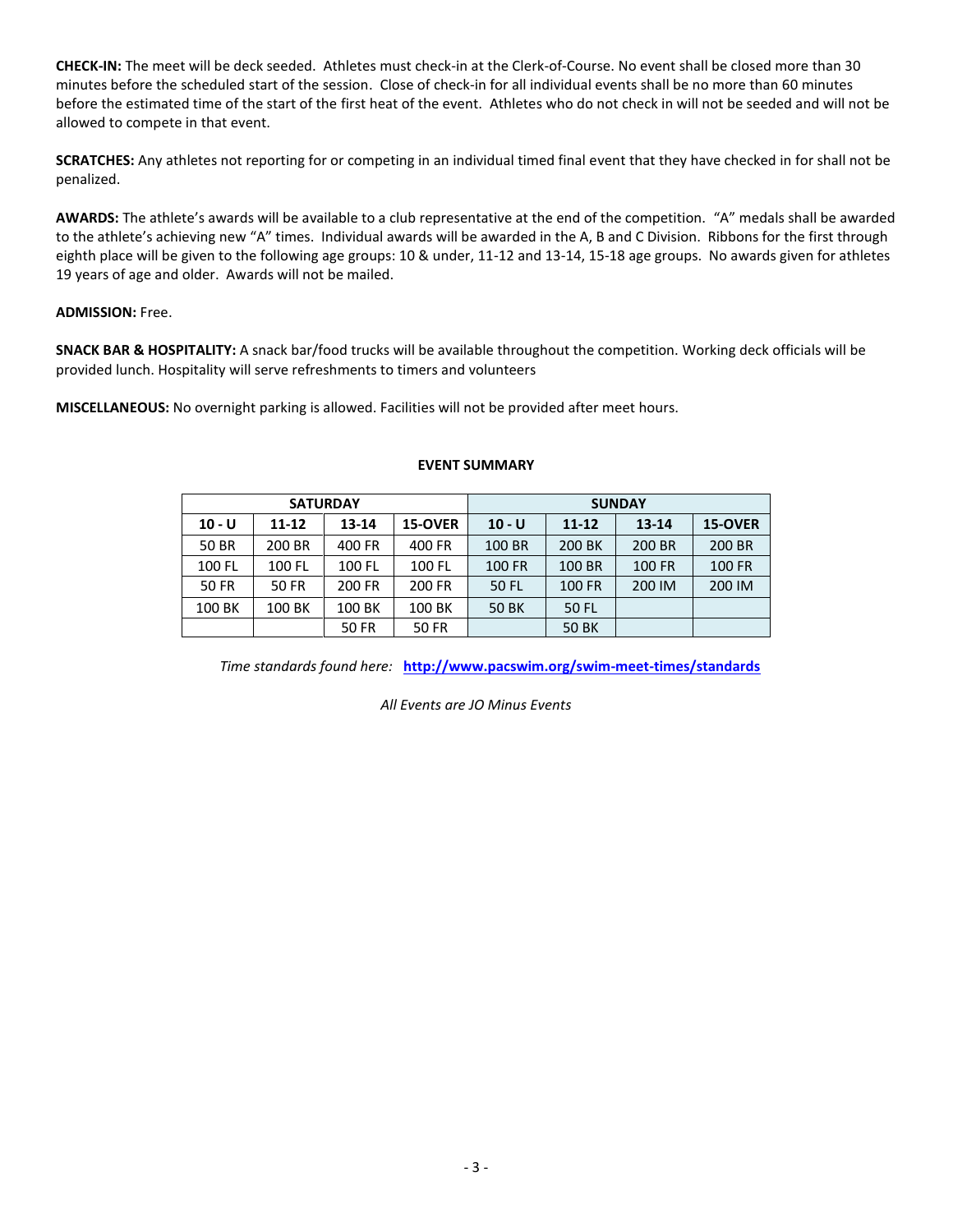|                | SATURDAY JULY 13TH 2019 |                |
|----------------|-------------------------|----------------|
| <b>EVENT#</b>  | <b>EVENT</b>            | <b>EVENT#</b>  |
| $\mathbf{1}$   | 13-OVER 400 FR          | $\overline{2}$ |
| 3              | 11-12 200 BR            | 4              |
| 5              | <b>10 UNDER 50 BR</b>   | 6              |
| $\overline{7}$ | <b>15 OVER 100 FLY</b>  | 8              |
| 9              | 13-14 100 FLY           | 10             |
| 11             | 11-12 100 FLY           | 12             |
| 13             | <b>10 UNDER 100 FLY</b> | 14             |
| 15             | <b>15 OVER 200 FREE</b> | 16             |
| 17             | 13-14 200 FREE          | 18             |
| 19             | 11-12 50 FREE           | 20             |
| 21             | <b>10 UNDER 50 FREE</b> | 22             |
| 23             | 15 OVER 100 BK          | 24             |
| 25             | 13-14 100 BK            | 26             |
| 27             | 11-12 100 BK            | 28             |
| 29             | <b>10 UNDER 100 BK</b>  | 30             |
| 31             | <b>15 OVER 50 FREE</b>  | 32             |
| 33             | 13-14 50 FREE           | 34             |

|                | SATURDAY JULY 13TH 2019 |                | SUNDAY JULY 14TH 2019 |                        |               |  |
|----------------|-------------------------|----------------|-----------------------|------------------------|---------------|--|
| <b>EVENT#</b>  | <b>EVENT</b>            | <b>EVENT#</b>  | <b>EVENT#</b>         | <b>EVENT</b>           | <b>EVENT#</b> |  |
| 1              | 13-OVER 400 FR          | $\overline{2}$ | 35                    | 11-12 200 BK           | 36            |  |
| 3              | 11-12 200 BR            | 4              | 37                    | 15 OVER 200 BR         | 38            |  |
| 5              | <b>10 UNDER 50 BR</b>   | 6              | 39                    | 13-14 200 BR           | 40            |  |
| $\overline{7}$ | <b>15 OVER 100 FLY</b>  | 8              | 41                    | 11-12 100 BR           | 42            |  |
| 9              | 13-14 100 FLY           | 10             | 43                    | <b>10 UNDER 100 BR</b> | 44            |  |
| 11             | 11-12 100 FLY           | 12             | 45                    | 15 OVER 100 FR         | 46            |  |
| 13             | <b>10 UNDER 100 FLY</b> | 14             | 47                    | 13-14 100 FR           | 48            |  |
| 15             | <b>15 OVER 200 FREE</b> | 16             | 49                    | 11-12 100 FR           | 50            |  |
| 17             | 13-14 200 FREE          | 18             | 51                    | <b>10 UNDER 100 FR</b> | 52            |  |
| 19             | 11-12 50 FREE           | 20             | 53                    | 15 OVER 200 IM         | 54            |  |
| 21             | <b>10 UNDER 50 FREE</b> | 22             | 55                    | 13-14 200 IM           | 56            |  |
| 23             | 15 OVER 100 BK          | 24             | 57                    | 11-12 50 FLY           | 58            |  |
| 25             | 13-14 100 BK            | 26             | 59                    | 10 UNDER 50 FLY        | 60            |  |
| 27             | 11-12 100 BK            | 28             | 61                    | 11-12 50 BK            | 62            |  |
| 29             | <b>10 UNDER 100 BK</b>  | 30             | 63                    | 10 UNDER 50 BK         | 64            |  |

Use the following URL to find the time standards: <http://www.pacswim.org/swim-meet-times/standards>